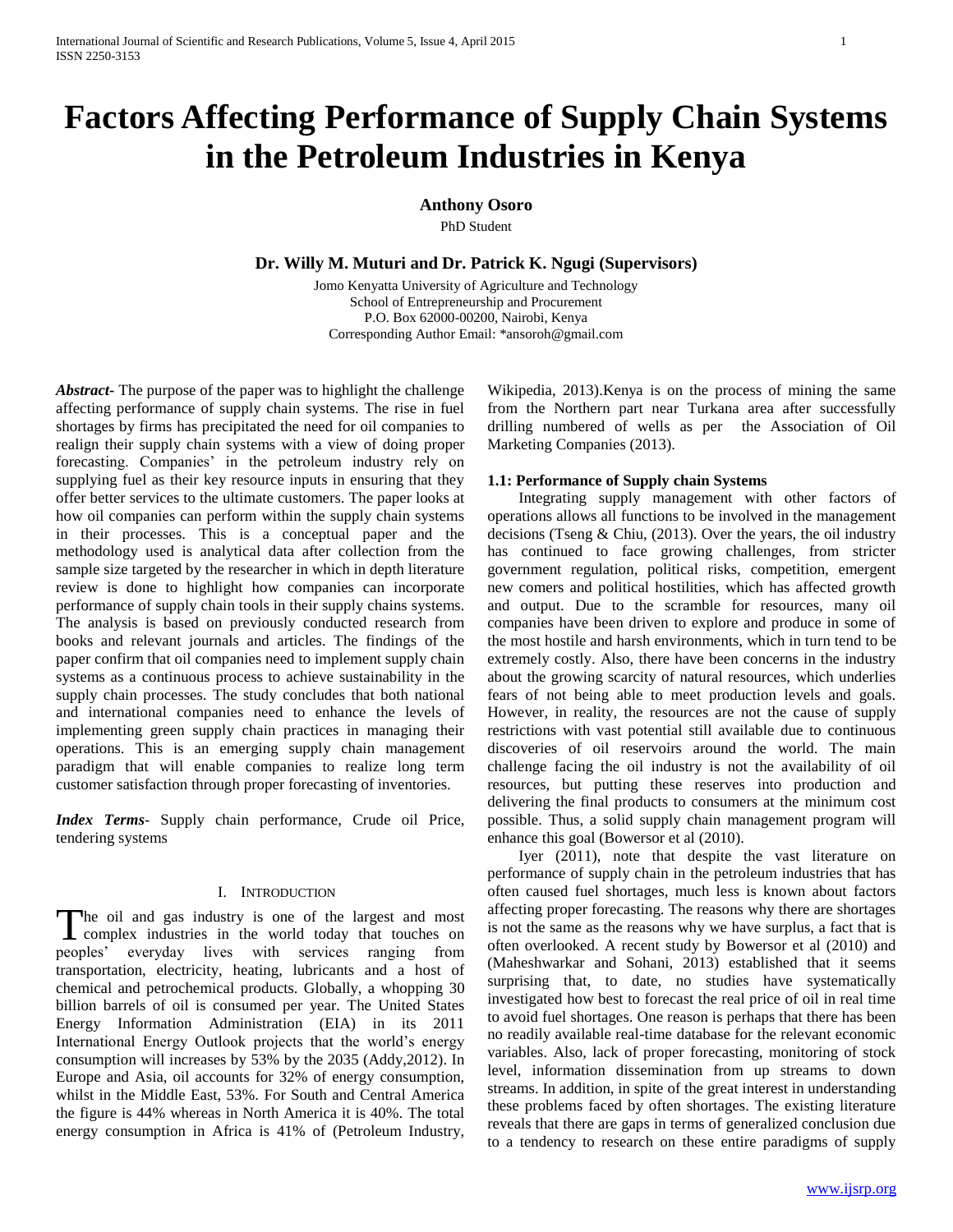chain, challenges affecting performance of supply chain systems in the petroleum industry and the absolute disregard of the professional performance of supply chain systems in the oil companies. Also, (Agami, et al, 2012 and Chan, 2012), observed that a previous empirical finding shows that internal supply chain performance measures have lacked precision and consistency. (Alquist et al. 2013) argues that many researchers have only focused on financial performance measures at the expenses of forecasting accuracy. It is insufficient to merely analyze a company's performance by financial, especially under today's changing volatile supply chain systems/environment.

 **1.2.General Objectives:** The general objective of this study was to establish the challenges affecting performance of supply chain systems in the petroleum industries in Kenya; Specific Objectives; To establish the extent to which cost of crude oil affects performance of supply chain systems in the petroleum industries in Kenya; To examine the effect of tendering systems on performance of supply chain systems in the petroleum industries in Kenya; To determine the moderating effect of legal and regulatory environment in the oil companies on the, relationship between level of skills, information and communication technology, cost of crude oil and tendering systems in the oil industries in Kenya.

### II. LITERATURE

### **2.1: Supply Chain Performance Measures**

 A company needs to have performance measurements to be able to evaluate the efficiency of the Supply chain. Taylor (2014), states that you can't manage if you can't measure. Barrow (2013), observed that companies have to achieve both cost leadership and service leadership to have an efficient Supply chain. If a company only measure internal performance measurements as for example order handling time and yield in production the measurements can't be used for evaluating the efficiency in a company. (Shatina et al, 2014) also claimed that most of the supply related performance measurements have an internal focus and do not measure how the company drives profitability. If this still is valid there is an indication that there is a gap of measuring efficiency. This research will evaluate the performance measurements in the Supply chain of oil companies used today and identify if performance efficiency can be measured. An important component in supply chain design and analysis is the establishment of appropriate performance measures ((Lin, 2013). A performance measure or a set of performance measures is used to determine the efficiency / effectiveness of an existing system, or to compare competing alternative systems. Performance measures are also used to design proposed systems, by determining the values of the decision variables that yield the most desirable level(s) of performance. Available literature identifies a number of performance measures as important in the evaluation of supply chain effectiveness and efficiency (Schrettle et al, 2013).

 The performance prism framework suggests that a Performance Measurement Systems (PMS) should be organized around five distinct but linked perspectives of performance (Tseng, & Chiu, 2013). Stakeholder satisfaction (Who are the stakeholders and what do they want and need?); Strategies

(What are the strategies we require to ensure the wants and needs of our stakeholders?); Processes (What are the processes we have to put in place in order to allow our strategies to be delivered?); Capabilities (The combination of people, practices, technology and infrastructure that together enable execution of the organization's business processes, both now and in the future, and what are the capabilities we require to operate our processes?) and Stakeholder contributions (What do we want and need from stakeholders to maintain and develop those capabilities?). The performance prism has a much more comprehensive view of different stakeholders (investors, customers, employees, regulators and suppliers) than other frameworks. Giovanni & Vinzi (2012) argues that the common belief that performance measures should be strictly derived from strategy is incorrect. It is the wants and needs of stakeholders that must be considered first. Then, the strategies can be formulated (Lin, 2013). Thus, it is not possible to form a proper strategy before the stakeholders and their needs have been clearly identified. In this way, the framework ensures that the performance measures have a strong foundation. The performance prism also considers new stakeholders (such as employees, suppliers, alliance partners or intermediaries) who are usually neglected when forming performance measures.

## **Oil Pricing**

 Many governments in developing countries control petroleum product prices. In the face of mounting subsidies, a number of governments seriously explored options for pricing reform in the period leading up to mid-2008. The budgetary pressure to press on with reform subsided briefly following the price collapse in late 2008, but those governments that had done little were caught by rising prices again soon thereafter (Billy Gray et al,2023). To the extent that price increases on the world market have been transmitted to the domestic market, soaring prices have led to calls on governments across the world to take action, ranging from providing greater safety nets to the poor and increasing the minimum wage to releasing oil from strategic reserves, reducing taxes, and granting outright price subsidies (Bowersor et al, 2010). Given the high share of household expenditure on food in some low-income countries, the food share can be as high as half or more, and even in middle-income countries it is typically 20 to 30 percent (WB ,2012b) rising food prices have made fuel price reform, politically difficult under any circumstances, all the more challenging. Conversely, rising fuel prices have compounded the political difficulties of reducing food price subsidies, as households face rapidly increasing expenditures on other basic goods. As a result, some countries have seen people taking to the streets to protest both high food and energy prices. Price transmission to the domestic market has differed markedly from country to country. In the case of petroleum products, aside from price differences due to transportation costs and differences in fuel quality, international crude oil and petroleum product prices are broadly uniform across all regions, so that differences in government pricing policies account for much of the differences in end user prices. The price differences are significant: a recent price survey showed that the retail prices of four petroleum products in 65 developing countries in January, 2012 varied by two orders of magnitude, with the lowest prices found predictably mostly in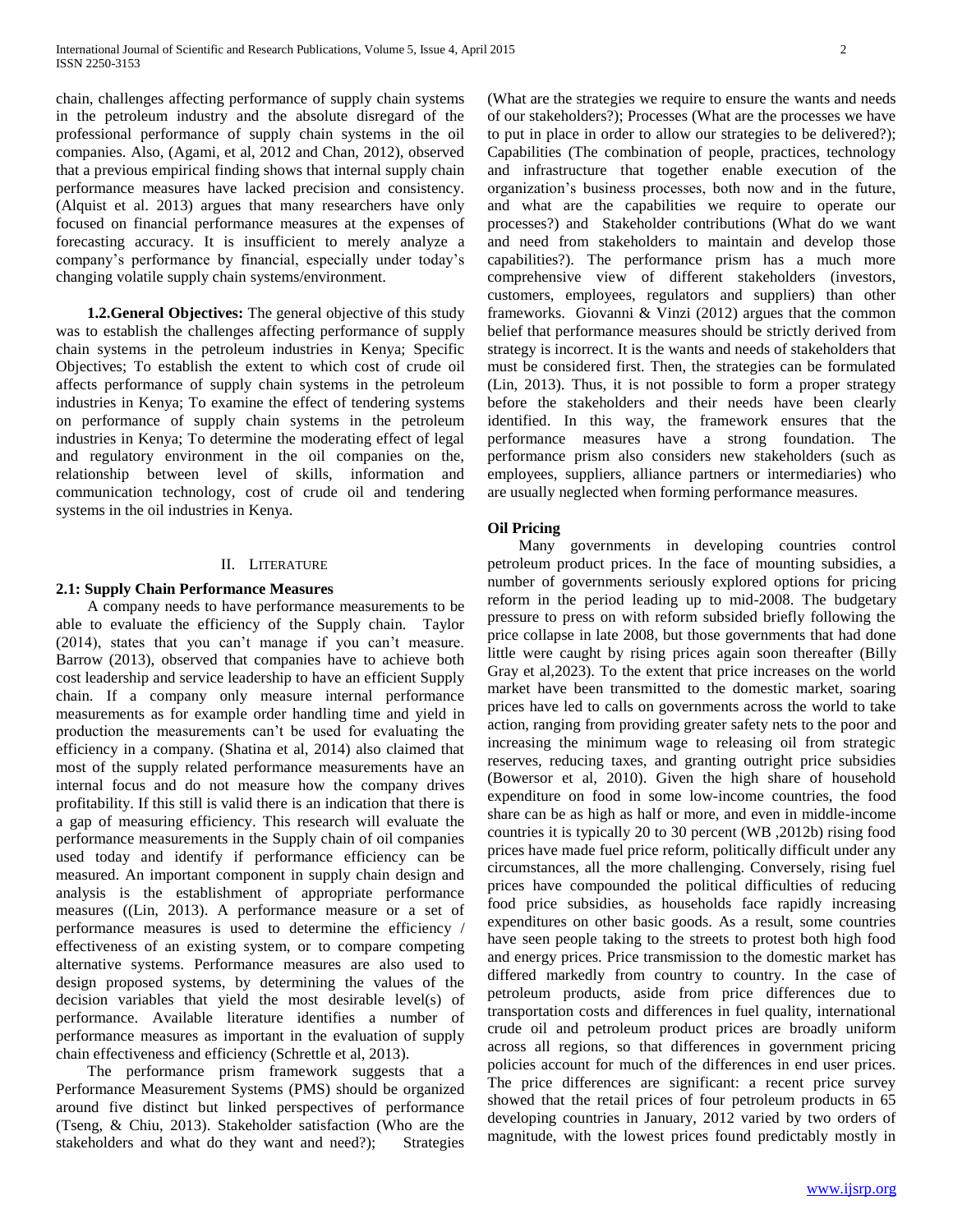major net oil exporting countries (Kojima, 2012). Chadha & Gagandeep, (2013), as in the years immediately following rising oil prices in 2004, which saw suspension of pricing policies linked to world price movements, some governments responded to high oil prices in 2011 and 2012 by freezing prices. Many interlinked developments have affected costs, availability, and prices paid for petroleum products in recent years:

 Recent high oil prices have exacerbated the poor financial states of the national oil companies in some countries with price subsidies, leading to the inability to procure petroleum products on time, acute fuel shortages, and high black market prices; Fuel price subsidies in the face of high world prices have increased incentives for diversion to black markets and smuggling to neighboring countries. Delai & Takahashi (2013) observed that smuggling and black marketing can push up domestic prices markedly above the official prices; Power shortages in a number of countries have increased demand for diesel for emergency power generation, causing diesel fuel shortages in some markets and higher diesel prices. A growing cause of power shortage is declining rainfall, leading to falling hydropower generation in East Africa and elsewhere; Piracy in the Gulf of Aden and the Indian Ocean has increased insurance costs, led to shipping delays, and at times caused fuel shortages in East Africa; The challenges to the authorities mounted by citizens across the Middle East and North Africa since 2010 have stalled and sometimes reversed petroleum price reforms in several countries against the backdrop of declining perceived state legitimacy (Bowersox et al,2010). Oil forms a major source of energy in Kenya and world at large for it contributes about 40% of world energy consumption. Kenya's petroleum market has 73 major players and hundreds of independents. The oil sector has become highly competitive and is being characterized by price wars and low sales margins. Industry data shows that petroleum dealers are currently selling retail price between Sh115.55 per litre to Sh115.80 per litre for super, Kerosene 87.12 to Sh 89.15 per litre for every litre of diesel 108.50 to 109.20 respectively (Muhammad, 2013). Kenyan Oil sector was liberalized in October 1994. It is regulated by Ministry of Energy through the Energy Act of 2006 and enforcement is done by Energy Regulatory Commission (ERC). Part IV of the Act (Petroleum and Natural Gas) deals with the issuance of business licenses for importation, storage, refining, exportation, sale and resale, transportation of petroleum and natural gas (Anderson, 2013).

## **2.4: Cost of Crude Oil**

 The real (inflation-adjusted) price of crude oil is a key variable in the macroeconomic projections generated by central banks, private sector forecasters, and international organizations (IMF). The recent cutback in Libyan oil production, widespread political unrest in the Middle East, and ongoing concerns about the state of the global recovery from the financial crisis have sharpened awareness of the uncertainty about the future path of the real price of crude oil. It seems surprising that, to date, no studies have systematically investigated how best to forecast the real price of oil in real time. One reason is perhaps that there has been no readily available real-time database for the relevant economic variables (Caniato et al, 2012). First, even preliminary data often become available only with a lag. For example, it may take months for the first estimate of this month's global oil production to be released. Second, the initial data releases are continuously revised. It takes successive data revisions until we know, to the best of our ability, the true level of oil production in the current month. Little is known about the nature of these revisions in oil market data or about how data revisions and delays in data availability affect the out-of-sample accuracy of oil price forecasts. In recent research with (Baumeister and Kilian, 2013) they observed the need to address this problem. They construct a comprehensive monthly real-time data set consisting of vintages for January, 1991 through December, 2010, each covering data extending back to January, 1973. Back casting and now casting methods are used to fill gaps in the realtime data sets (Azevedo et al, 2011).

 This database allows the construction of real-time forecasts of the real price of oil from a variety of models. Perhaps surprisingly, it can be shown that suitably constructed modelbased real-time forecasts of the real price of oil are more accurate than the no-change forecast at horizons up to one year *Daily Graphic* (2013). This result holds both for the US refiners' acquisition cost for crude oil imports, which may be viewed as a proxy for the price of oil in global markets, and for the West Texas Intermediate price that receives most attention in the media. (The price of Brent crude oil is not available for a long enough time span to allow a similar analysis). These results are based on a forecast evaluation window covering January, 1992 through June, 2010. This window includes recent periods of turmoil in oil markets and provides a challenging test of the forecasting ability of alternative forecasting models. The evaluation criteria are the recursive mean-squared prediction error of the forecasts and their directional accuracy (Chan et al, 2012). Petroleum price, like prices of many commodities, coincides with law of value, but it has its own singularity, for petroleum is a kind of special commodity. Intense fluctuation of petroleum price is one of the most spectacular phenomena during the process of international trade, for there is no price rising and falling rapidly in a short term. Petroleum price's historic trace is like rolling alp and coulee rising and falling, but this kind of rising and falling presents periodical changes, because there is certain intrinsic link between petroleum price and major influencing factors (production capacity of OPEC, operating rate, world average Gross Domestic Product (GDP), price of coal, price of natural gas, demand of petroleum, expenditure coefficient, balance between supply and demand of OPEC, productivity of non-OPEC, balance between supply and demand of non-OPEC (Chiouet al, 2011).

## **2.5: Tendering Systems**

 Procurement encompasses the whole process of acquiring property and/or services. It begins when an agency has identified a need and decided on its procurement requirement. Procurement continues through the processes of risk assessment, seeking and evaluating alternative solutions, contract award, delivery of and payment for the property and/or services and, where relevant, the ongoing management of a contract and consideration of options related to the contract. Procurement also extends to the ultimate disposal of property at the end of its useful life (Gavronski, 2011).Sound public procurement policies and practices are among the essential elements of good governance (Hoejmose, 2012). Giovanni & Vinzi (2012) notes the irregular procurement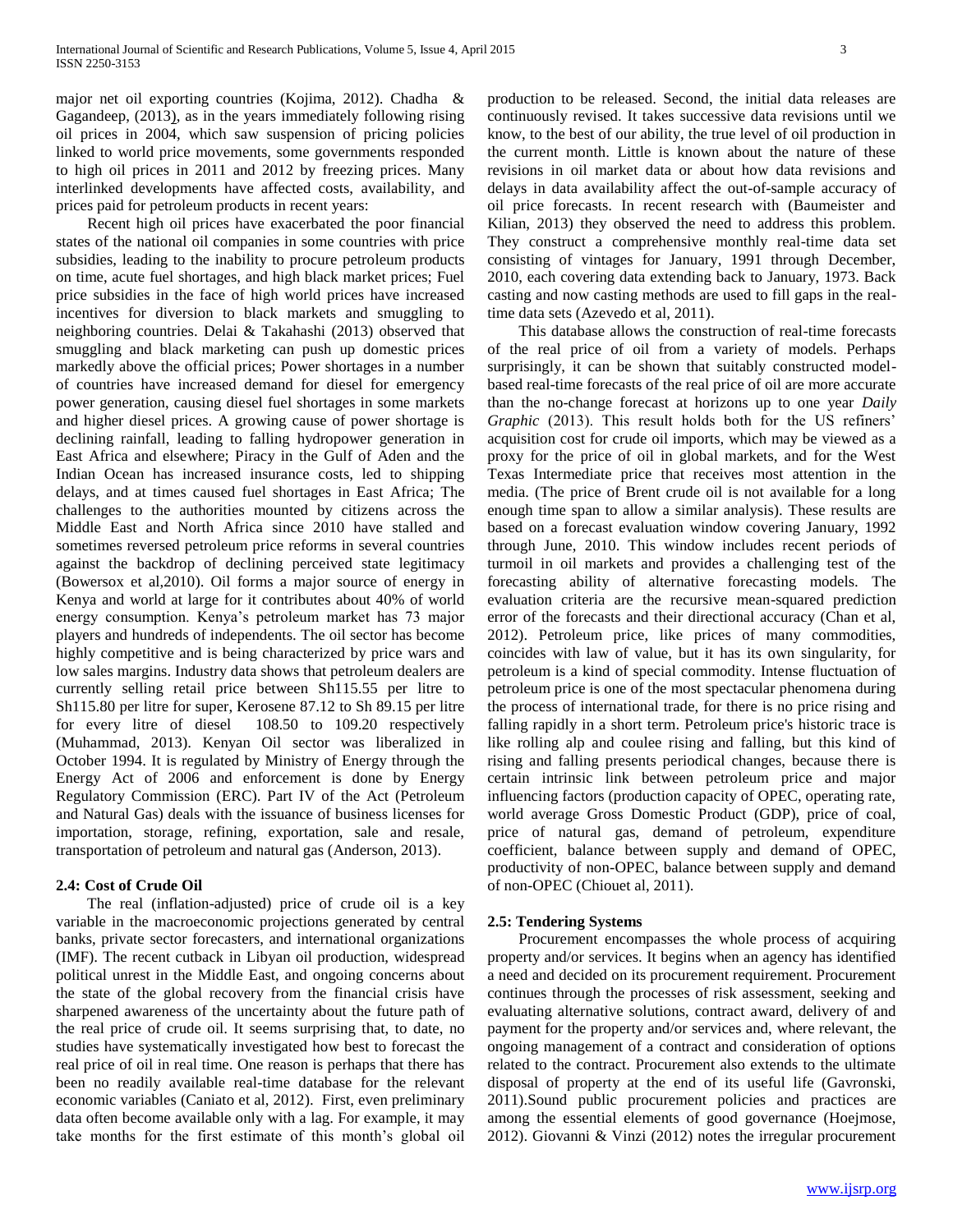activities in public institutions provide the biggest loophole through which public resources are misappropriated. According to Lin, (2013), the basic principles of good procurement practice include accountability, where effective mechanisms must be in place in order to enable procuring entities spend the limited resources carefully, knowing clearly that they are accountable to members of the public; competitive supply, which requires the procurement be carried out by competition unless there are convincing reasons for single sourcing; and consistency, which emphasizes the equal treatment of all bidders irrespective of race, nationality or political affiliation. Mirhedayatian et al (2013) who established that process should also uphold integrity by ensuring that there are no malpractices; informed decision-making, which requires public bodies to base decisions on accurate information and ensure that all requirements are being met. More still, the Procurement practice should be responsive to aspirations, expectations and needs of the target society. Finally, there is need for transparency to enhance openness and clarity on procurement policy and its delivery (World Bank, 2007).

## **2.6 Legal and Regulatory Environment**

 The government policies was in the Kenyan market to moderated against the challenges affecting performance of supply chain systems in the petroleum industries in Kenya, to disclose the alternative hypotheses whether there are existing relationship among the independent variables; skills, information and communication technology, cost of crude oil and tendering systems and legal and regulatory with the oil companies. (Lin & Sheu (2012) observes that over the years, the oil and gas industry has continued to face growing challenges, from stricter government regulation, political risks, competition, emergent new comers and political hostilities, which has affected price hike and shortages. Due to the scramble for resources, many oil companies have been driven to explore and produce in some of the most hostile and harsh environments, which in turn tend to be extremely costly (Liu et al, 2012).

 Also, there have been concerns in the industry about the growing scarcity of natural resources, which underlies fears of not being able to meet production levels and goals. However, in reality, the resources are not the cause of supply restrictions with vast potential still available due to continuous discoveries of oil reservoirs around the world. The main challenge facing the oil and gas industry is not the availability of oil and gas resources, but putting these reserves into production and delivering the final products to consumers at the minimum cost possible. Thus, a solid supply chain management competency program will enhance this goal, Tax analysis and revenue forecasting are of critical importance for a government in ensuring adequacy and stability in tax and expenditures policies (Lun ,2011).The broad function of tax policy units are: (a) Monitoring of Revenue Collection. (b) Evaluation of the Economic, Structural and Revenue Aspects of the Tax Policy. Tax policies have to be weighed against the following criteria: economic efficiency; economic growth; revenue adequacy; revenue stability; simplicity; and low administrative and compliance costs. (c) Tax Expenditure Analysis. (d) Evaluation of the Impact of Non-Tax Economic Policies. (e) Forecasting of Future Tax Revenues. The several steps involved in the preparation of revenue forecasts are: evaluation of tax elasticity, evaluation of changes in economic conditions, and evaluation of the effect of inflation and price changes (Liu,et al, 2012).

 (Olugu & Wong (2012), observes that the policies, laws and institutions that presently govern the mineral sector in Kenya need significant reform if the sector is to grow sustainably and contribute to economic development and poverty reduction in the counties. The highest priority must be given to finalizing the Geology, Mining and Mineral Bill (2013), which has remained in draft form for some years. Kenyans need a shared vision of how the development of mining will take place at the counties, building on experiences gained from Titanium mining in Kwale (Olugu & Wong (2012) & (Fugate et al, 2010). The Bill must define the role and mandate of the state and its public mining institutions, and make very clear what public institutions at the county level will exercise; what the regulatory roles are and the relationships between them; how, if at all, decentralization might apply to governance of the mineral sector; specify the environmental obligations of operators consistent with internationally recognized safeguard standards; define arrangements governing provision for community development and benefits sharing, including the roles to be played by different stakeholders; and address the rights of vulnerable groups that might be impacted adversely by mineral sector development and measures for their protection (Schrettle et al,2013) and (Gist,2013).

 Oil and natural gas development faces political and environmental issues. Political issues stem from the overlapping and disputed claims of economic sovereignty. Environmental issues pertain to the preservation of animal and plant species unique to the areas where oil, gas or other minerals have been discovered, particularly Turkana and Kwale. The environmental impact of oil exploitation is a dominant driver for most technology development in the industry today. Although much of this effort is focused on waste treatment and disposal, a significant amount of waste prevention will be crucial. Development of technologies to displace less material during mining will result in reduced environmental impact (Zhu et al, 2013).

### **3.1 Research Design**

 The aim of the study was to establish the challenges affecting performance of supply chain systems in the oil companies in Kenya and to achieve this, a researcher used descriptive research design, (Meyer,2010) states that descriptive studies are more formalized and typically structured with clearly stated evaluative questions. It serves a variety of research objectives such as descriptive of phenomenon or characteristics associated with a subject population, estimates of proportions of population that have these characteristics and discovery of associations among different variables. The design enabled the study to combine both qualitative and quantitative research approaches. Qualitative approaches enables collection of data form of words rather than numbers. It provides verbal descriptions rather than numerical (Kothari, 2011). Mugenda and Mugenda (2003), states that qualitative methods can be used to gain more in depth information that may be difficult to convey quantitatively. Quantitative approach strives for precision by focusing on items that can be counted into predetermined categories and subjected to statistical analysis (Taylor,2013).The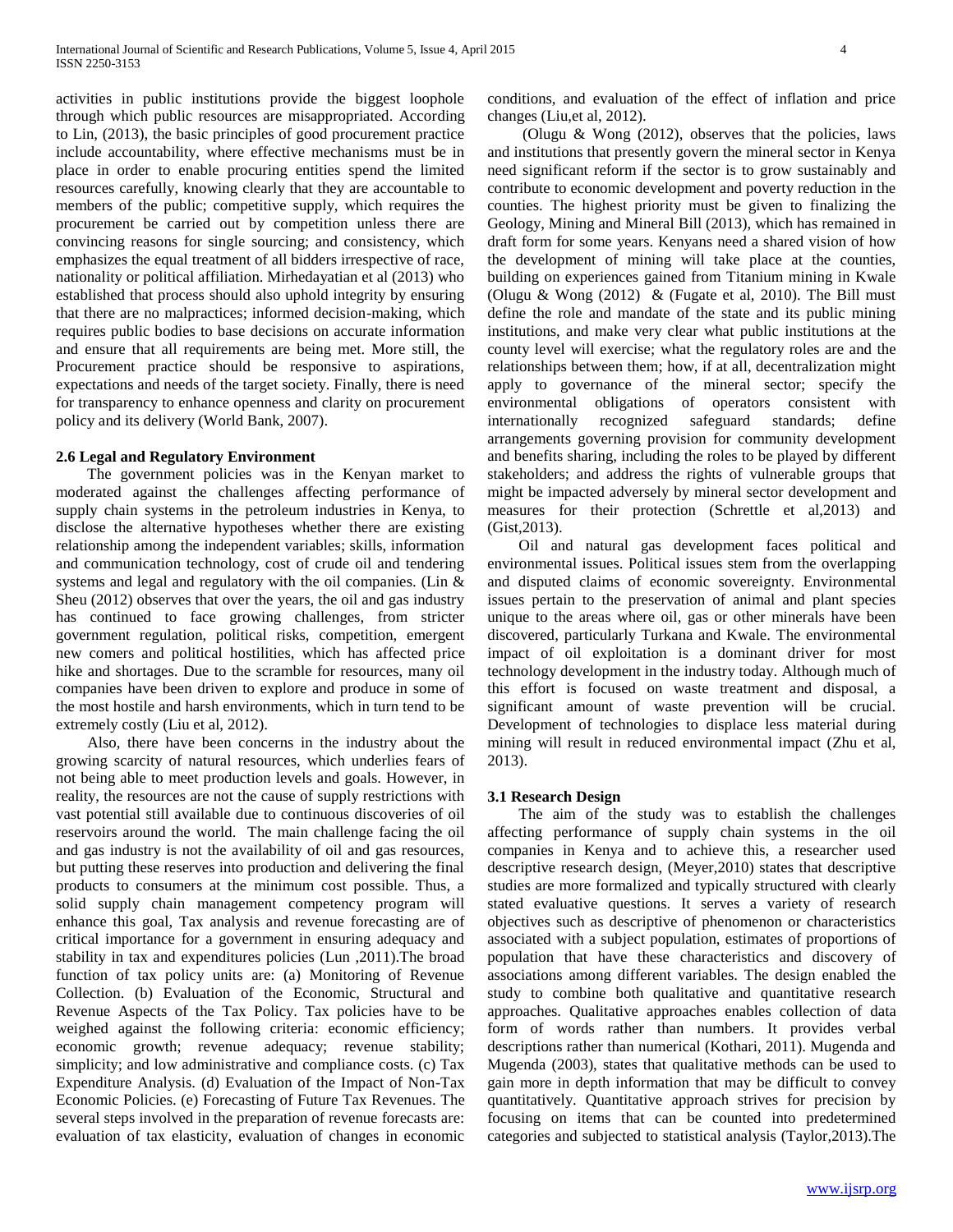use of these two approaches reinforces each other (Zhu et al,2013). The research used this approach because the data collected used the main questionnaire was quantitative and was analyzed using statistics. Qualitative on the other hand involve interpretation of phenomena without depending on numerical measurement or statistical methods (Styles et al, 2012). As noted in Creswell,(2009) mixed research is an approach that combines or associates both qualitative and quantitative research methods: Enables mutual corroboration of each other via the use of multiple sources of collecting data, contextualizes the analysis by providing richer details and initiates new lines of thinking through attention and surprises, turning ideas around and providing fresh insights.

## **3.2: Sample and Sampling Techniques**

 A census of all the registered 73 oil companies was conducted. This involved all heads of procurement in all the registered oil companies, which finally resulted to our unit of observation. The purpose of sampling is to secure a representative group which enabled the researcher to gain information about a population. The researcher carried censuses to all the 73 registered oil companies as per ERC records. Kothari (2011) and (Carver, 2009) observes that a census with

population of 100 per cent response rate has an advantage over a sample in that there are no concerns as to whether the people who take part are representative of the population. Total population sampling is a type of purposive sampling technique where you choose to examine the entire population that have a particular set of characteristics such as specific experience, knowledge, skills, exposure to an event. In such cases, the entire population is often chosen because the size of the population that has the particular set of characteristics that you are interest in is very small (Meyer, 2010).

#### III. DISCUSSION

## **Findings on the Effect of Performance on the Cost of Crude Oil**

 Majority 21.92% of the respondents indicated that they were not aware what was the really cost of crude oil in the international market. Similarly, on average 78.08% indicated that their current oil companies were not aware of the pricing procedure as it's stipulated in the Public Procurement and Disposal Act 2005 (see Table 3.1).

**Table 3.1: Cost of Crude Oil** Statements expert experience. Qualification current crude cost Range  $1-10$  yes 5 degree  $n/a$ Range 11-20 yes 5 degree n/a Range 21-30 no 0 0  $\frac{n}{a}$ Range 31-40 no 0 0  $\frac{n}{a}$ Range 41-50 yes 3 degree n/a Range 51-60 no 2 diploma n/a Range 61-70 no 8 diploma n/a Range 71-80 yes 13 diploma n/a

O= less than diploma,  $n/a$  = not applicable

## **3.4: Findings on the Effect of Performance on Tendering Systems**

 A significant percentage 48.1% disagreed that the tendering systems is a professional system, where competent personnel requires clear guideline to execute their responsibility. A significant percentage of 62.3% agreed that what is stated in the tendering systems was apt always but not conundrum

 On average 80% of the respondents indicated that they apply open tendering method, agreed that open tendering systems is the most recommended methods both in private and public sector and 79% agreed that what id stated in the Public Procurement and Disposal Act 2005 acts as an Indicators of performance in the supply chain systems in Kenya. These finding are in tandem with (Schrettle et al, 2013), who established that majority of staff felt that tendering systems was based merit. High percentage of 74% agreed that the tendering systems are the criterion over proper forecasting and expatiating the lead time

after placing an order. This tallies with the findings that majority 69% agreed that the tendering systems were paramount to success in the present volatile world of business.

## **3.5: General Correlation Analysis Matrix for all Registered Oil Companies' Kenya**

 From the correlations matrix, all the independent variables had a negative but significant relationship with the independent variable (see Table 4.16).Level of skills, information and communication technology, crude oil price and tendering systems with performance on the supply chain systems. Performance on supply chain was negatively and significantly related to level of skills  $(r= 0.615, p< 0.001)$ , to information and communication technology (; $r= -0.398$ , $p< 0.001$ ), to crude oil price ( $r = -0.397$ , p $\leq 0.001$ ), and to tendering systems ( $r = -0.397$  $.0.402$ ,  $p < 0.001$ ) significance level (see Table 3.4).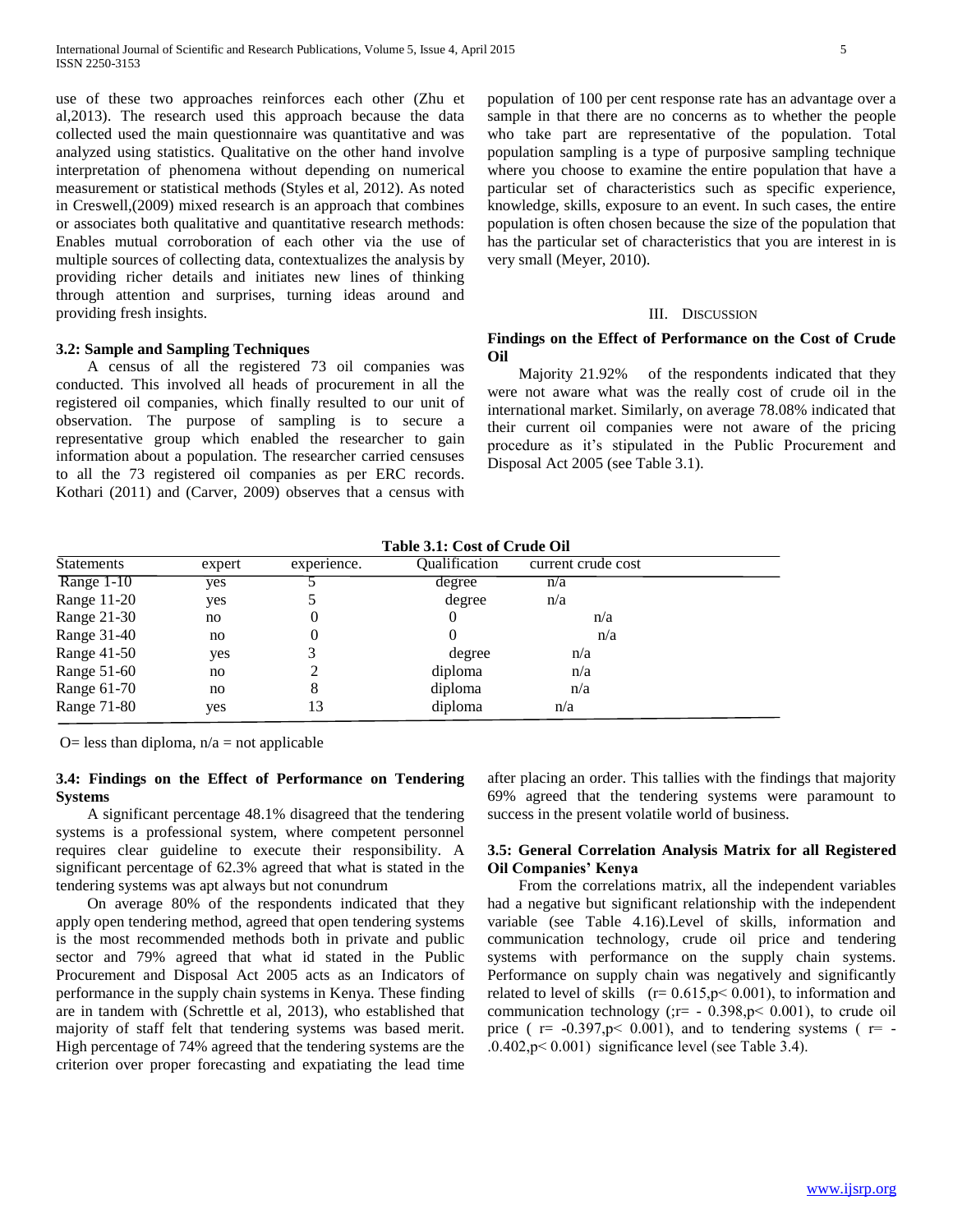| Variable       | Pearson                               | performance |                     | level of skills | ICT —    | crude oil price tendering systems |      |
|----------------|---------------------------------------|-------------|---------------------|-----------------|----------|-----------------------------------|------|
|                | Correlation                           |             | (X1)                | (X2)            | (X3)     | (X4)                              |      |
|                | Performance Pearson Correlation       |             | $-512$ <sup>-</sup> | $-307**$        | $-402**$ | $-480**$                          |      |
| of SC          | $sig.(2-tailed)$                      |             | .000.               | .000            | .000     | .000                              |      |
|                | n                                     | 544         | 544                 | 544             | 542      | 542                               |      |
| Level of       | Pearson Correlation -512 <sup>°</sup> |             |                     | $589^{**}$      | $.615**$ | $608***$                          |      |
| skills (XI)    | $sig.(2-tailed)$                      |             | .000                | .000            | .000     | .000                              |      |
|                | n                                     | 544         | 547                 | 546             | 544      | 543                               |      |
| ICT $(X2)$     | Pearson Correlation -307**            |             | 580**               |                 | $.526**$ | $.558**$                          |      |
|                | $sig.(2-tailed)$                      |             | .000                | 000             |          | .000                              | .000 |
|                | n                                     | 544         | 546                 | 546             | 544      | 543                               |      |
| Crude oil      | Pearson Correlation                   |             | $-402**$ .615 **    | $.526**$        |          | $.643**$                          |      |
| Price $(X3)$   | $sig.(2-tailed)$                      | .000        | .000                | .000            |          | 000                               |      |
|                | $\mathbf n$                           | 542         | 544                 | 544             | 544      | 542                               |      |
| Tendering      | Pearson Correlation                   |             | $-480**$ .608**     | $.558**$        |          | $.643**$                          |      |
| Systems $(X4)$ | $sig.(2-tailed)$                      |             | .000                | .000            | .000     | .000                              | 543  |
|                |                                       |             |                     |                 |          |                                   |      |

**Table 3.4 General Correlation Analysis Metrix for all Registered Oil Companies' Kenya**

#### \*\* Correlation is significant at the 0.01 level (2-tailed)

 When correlated among themselves, all were found to be associated. Information and communication technology was positively and significantly related to level of skills ( $r = -0.512$ ,  $p <$ 0.001) at 0.01 significance level. Cost of crude oil was positively and significantly related to level of skills ( $r = 0.397$ ,  $p < 0.001$ ) and to information and communication technology ( $r = 0.307$ ,  $p <$ 0.001) at 0.01 level of significance. Tendering systems was positively and significantly related to level of skills ( $r = -0.480$ ,  $p < 0.001$ , to information and communication technology ( $r = -1$ 0.402,p  $\leq$  0.001), and also to cost of crude oil (r =0.402,p  $\leq$ 0.001) at 0.01 significance level. Evidently, the relationship between tendering system and supply chain performance had the highest coefficient ( $r = -0.512$ ,  $p < 0.001$ ) with the lowest being information and communication technology and supply chain performance  $(r = -0.480, p < 0.001)$ .

 Therefore, from this result, all the variables have a responsibility to play in supply chain systems and performance. Further, the interdependence between the variables is also an indicator that all variables explain performance on supply chain systems at Premium petroleum Ltd, Nairobi. Its noted that there is a strong significant relationship between tendering systems and cost of crude oil which is normally follows because additional crude oil price often lead to poor forecasting on tendering systems. The independent variable Were also tested to establish their interdependency and the result shows a positive and significant relationship crude oil price had a positive significant relationship with level of skill  $(r = -0.589, p < 0.001)$  at significant level. Tendering systems had a positive and significant relationship with level of skills ( $r = .615$ ,  $p < 0.001$ ) and with crude oil price  $(r = 0.526, p < 0.001)$  at significant level. Performance was significantly related to level of skills  $(r =$ 0.608,p < 0.001) to crude oil price ( $r = 0.558$ ,p < 0.001) and to tendering systems ( $r = 0.643$ ,  $p < 0.001$ ) at significant level.

 From these findings the null hypothesis that correlation coefficient is equal to zero is rejected since the entire variable are correlated; hence there exist a significant relationship. These results imply that further statistical analysis can be carried out such as regression analysis. Further, the result indicates that while some of the factors may have higher influence on performance, balances between all these factors are necessary for optimal performance of the staff. The correlation results also rule out the problem of multillinearity which arises in regression analysis in that none of the independent variables were highly correlated. A common rule of thumb is that correlations among the analysis (Agami et al, 2012).

 From the correlation results of local and international registered oil companies' in Kenya, it is evident that all the independent variables had a positive relationship with one another with all these relationship having a  $p - value=0.001$ significant at 0.001 significant level except some local oil companies where tendering systems and crude oil prices were not significantly related ( $r = 0.264$ ,  $p \le 0.001$ ). The result therefore indicates that most of the local registered oil companies' are predictor variables (level of skills, crude oil price and tendering systems and performance) are related to information communication and technology. Further, the correlation results indicate that while some of the factors may have high input to decreasing the performance to supply chain to balance forecasting to all factors necessary for optimal performance of the staff. It is also, evident that all the independent variables have a significant relationship with staff performance measured using supply chain systems to leave except in local registered oil companies' where level of skills and information communication and technology to leave are not significantly related ( $r = -0.237$ ,  $p \le 0.56$ ) and also local where tendering systems and intention to leave are not significantly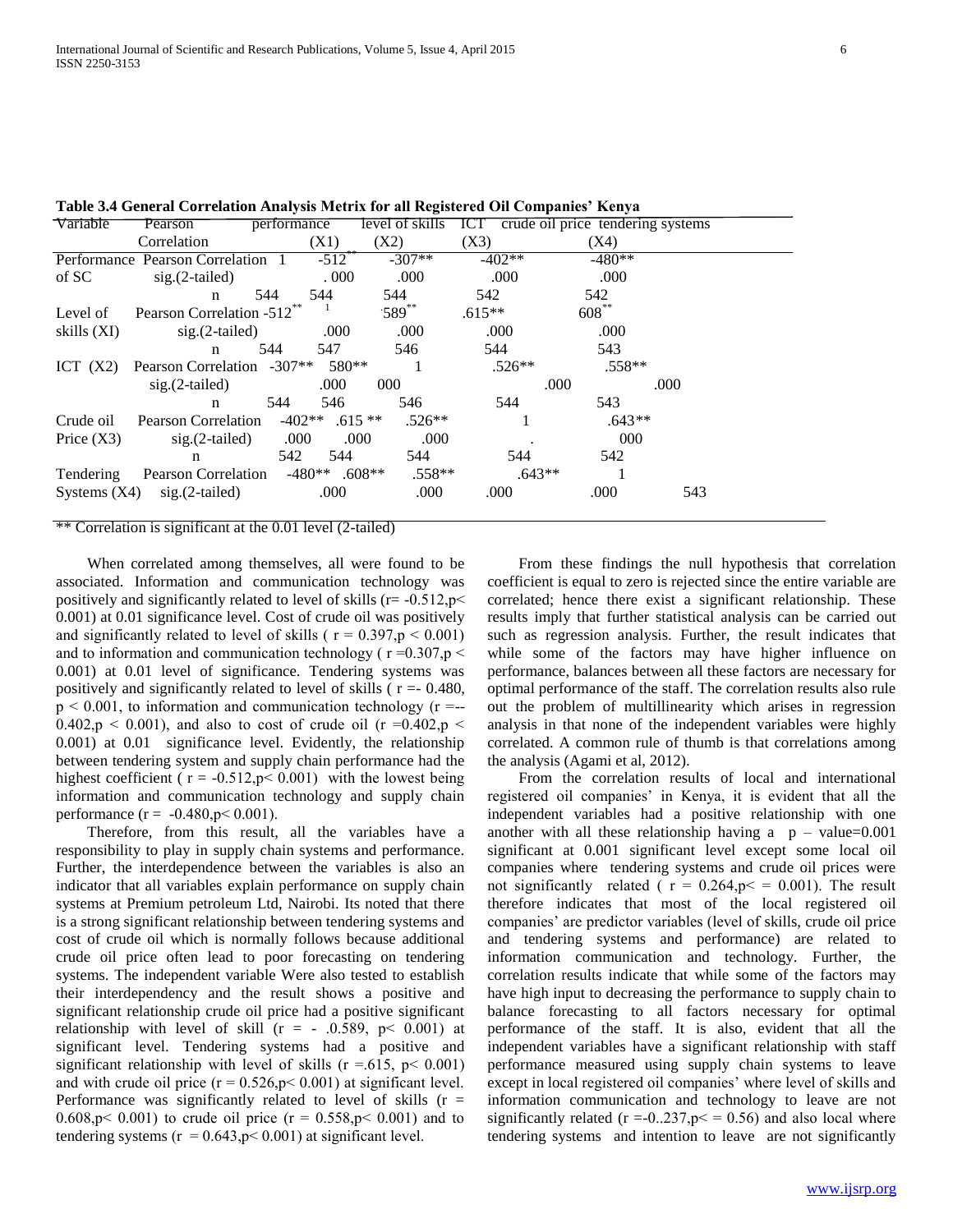related( $r = -0.143$ ,  $p = 0.379$ ). All have an inverse relationship which means that when each of the variable increases the intention to leave decreases. This implies that if this oil companies' can enhance level of skills, ICT, crude oil price and tendering systems performance's intention to leave among the staff will decrease, hence they will be able to do proper forecasting of stock level from the supply chain up streams to down streams.

 Multiple regression analysis explains the variations in a dependent variable because of the independent variables and this is analyzed using the coefficient of performance known as R Square and the larger the coefficient, the larger the effect of the independent variable upon the dependent variable . The R Square can range from 0.000 to 1.000, with 1.000 showing a perfect fit that indicates that each point is on the line (Styles et al, 2012). The coefficient or beta  $(\beta)$  weights for each variable allows the researcher to compare the relative importance of each independent variables. In this study the unstandardized coefficient and standardized coefficient are given for the multiple regression equations. However discussions are based the standardized coefficient.The general model was subjected to testing using multiple regression (stepwise method) registered oil company by company to establish whether each company has its own forecasting on performance of the supply chain systems.

 The correlation analysis indicated that there was a positive significant relationship between crude oil price and shortages of fuel in most of the oil companies. Crude oil price was also strongly correlated with retail pricing of fuel, hence shortages. Majority, ( 41 %) indicated that the crude price is the cause of often shortages. From, the correlation analysis on company's basis, crude oil prices has a positive significant which was affecting to all petroleum companies. The implication of this is that cheaper prices would enhance service delivery practices were favourable less the intention to leave. In the oil companies' regression analysis, crude oil price was found to be a predictor of performance to deliver and shortages in the oil industry. In general multiple regression analysis, the relationship between supply chain systems and crude oil price was significant. This means that, in the presence of level of skills, tender systems, crude oil can affect performance of the supply chain and they are challenges of performance. The findings, therefore shows that the study which sought to establish the extent to which cost of crude oil affects performance of supply chain systems in the petroleum industries. Further, although crude oil price was a significant predictor in the general analysis for all petroleum companies and hence a challenge to supply chain systems, interview and written response gave a high in depth information on aspects to crude oil that were favourable for the registered oil companies' management performance.

 Tendering systems is viewed a process of upholding integrity by ensuring that there are no malpractices; informed decision-making, which requires public bodies to base decisions on accurate information and ensure that all requirements are being met. For any oil company to succeed it must adhere to forecasting of their stock levels. Majority (48.1%) preferred alternative method of tendering. Most of the oil company placed their order on the national tenders and they were convinced that they were above 60% effective in service delivery. The only measures they indicated they had was the ERC guidelines on every mid of the month they revise their prices by either increasing or decreasing. Therefore, the study sought to find out whether tendering systems affect performance of supply chain systems in the petroleum industries in Kenya.

 From the descriptive analysis, it was established that on average (34 %) the respondents did not have measurement of transparency in place when it comes to tendering systems since they do direct replenishment of their fuel order. In addition (80%) indicated that the criterion of measuring transparency was unclear. A high percentage (74%) indicated that lack of adequate measures was the main reason that contributed to lack of transparency. From the qualitative analysis, majority of those who had left cited lack of transparency as the major factor that affected performance of supply chain. Another one was the government .involvement by directing all import to be done by a particular company. Majority of the respondents ( 81 %) indicated that petrol price was higher in all petroleum companies, as it was the nub and core to personal cars. Only 61% believes that the government was concern for production in the local industry by reducing diesel price. The practice of reducing diesel to prevent a paradigm shift of industries to other countries for investment The senior procurement officers in charge of procurement confirmed that ring fencing was done especially in regard with international companies that was not easy to find after relocation, but also added that such cases were rare.

### **3.6: Conclusions**

 The study was set out establish the challenges affecting performance of supply chain systems in the petroleum industries in Kenya. The study generally concluded that mixtures of challenges affect performance of both national and international ERC registered oil companies. These were either intrinsic and extrinsic variables influence intention to leave of employees a s exemplified by level of skills which is an intrinsic and crude oil price as extrinsic variable which were identified as predictors of service delivery through supply chain systems. The study further concluded that current trends such as timeliness forecasting, proactive stock level management, IT, just in time delivery and e-procurement has not been well embraced by the registered oil companies. Most of these companies' as confirmed from qualitative data, did not have performance policies or strategy and hence had not made performance of their staff apriority despite the current market competition in the level of skills. Finally, the needs to emphasize the importance of e- sourcing throughout the supply chain systems so as to achieve a competitive in the business markets.

 Chadha and Gagandeep (2013) established that there are basically three functions attributed to (supply chain) performance indicators (SCPI):

 • Information functions in order to inform management, support decision making and to identify problem areas;

 • Steering function in order to set targets and give directions to desired outcomes;

 • Controlling function in order to supervise process execution.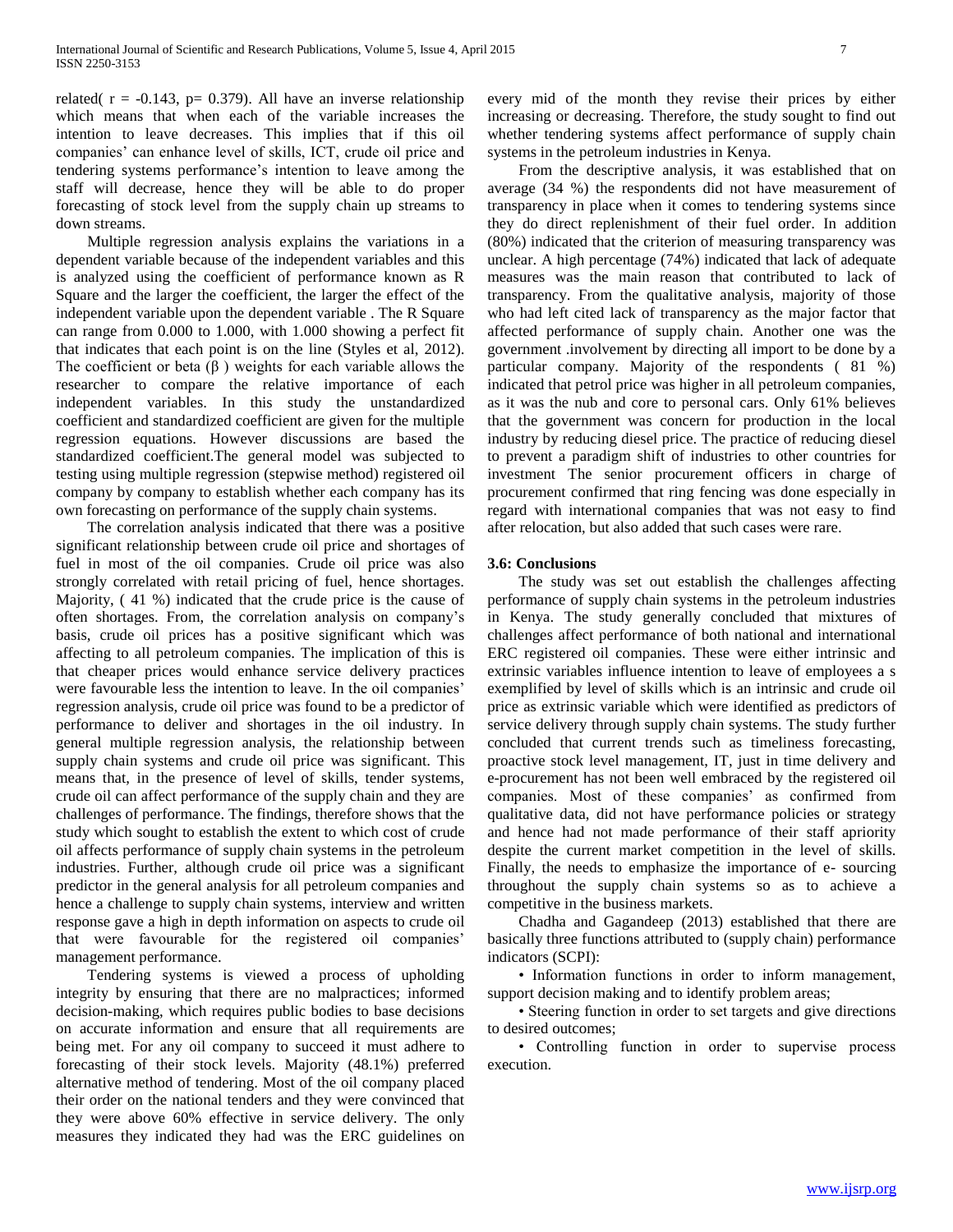#### **REFERENCES**

- [1] Addy Tayie , N.E. (2012). Improving warehouse and inventory management: OperationalEfficiency and Transport Safety. Retrieved from https://publications.theseus. fi/bitstream/handle/10024/52246.
- [2] Agami, N., Saleh, M. and Rasmy, M. (2012) Supply Chain Performance Measurement Approaches: Review and Classification, IBIMA Publishing Journal of Organizational Management Studies, Vol. 2012, pp.1-20
- [3] Anderson, C. (2013), What is a Quality Management System? Bizmanualz.Retrieved July 03, 2014 from http://www.bizmanualz.com/blog/qualitymanagement-system-qms.html
- [4] Allcott, H., and N. Wozny (2010), "Gasoline Prices, Fuel Economy, and the Energy Paradox", mimeo, MIT.
- [5] Alquist, R., Kilian, L., and R.J. Vigfusson (2013), "Forecasting the Price of Oil," forthcoming in: G.Elliott and A. Timmermann (eds.), in: G.Elliott and A. Timmermann (eds.), Handbook of Economic Forecasting, 2, Amsterdam : North-Holland.Market Value", Review of Financial Studies, Vol. 14, pp. 243-276
- [6] Arimura, T.H., Darnall, N., & Katayama, H. (2011).Is ISO 14001 a gateway to more advanced voluntary action? The case of green supply chain management.Journal of Environmental Economics and Management, 61(2), 170-182.
- [7] Association of Oil Marketing Companies (2013). Retrieved from http://aomcs.org
- [8] Azevedo, S.G., Carvalho, H., & Machado, V.C.(2011). The influence of green practices on supply chain performance: A case study approach.Transportation Research Part E: Logistics and Transportation Review, 47(6), 850-871.
- [9] Barrow, C. (2013). The 30 Day MBA (3rd ed.). London: Kogan Page
- [10] Baumeister, C., Kilian, L., and X. Zhou (2013), "Are Product Spreads Useful for Forecasting? An Empirical Evaluation of the Verleger Hypothesis," mimeo, University of Michigan.
- [11] Baumgartner, R. J., & Ebner, D. (2010). Corporate sustainability strategies: Sustainability profiles and maturity levels. Sustainable Development,18, 76-8
- [12] Billy Gray, Erick C. Jones, Yvette Weatherton, RestuSunarto-Bussey, Harrison Armstrong "Utilizing Pipeline Quality and Facility Sustainability to Optimize Crude Oil Supply Chains" The International Journal of Supply Chain Management Vol.2, 2013.
- [13] Bowersox, D., Closs, D., and Cooper, M. (2010), Supply Chain Logistics Management (International Edition ), McGraw-Hill, New York.
- [14] .Caniato, F., Caridi, M., Crippa, L., & Moretto, A.(2012). Environmental sustainability in fashion supply chains: An exploratory case based research.International Journal of Production Economics, 135(2), 659-670.
- [15] .Carver,R.H.,and Nash,J.G.(2009).Data analysis with SPPSS.Version 16.Cengage Learning,India.
- [16] .Chadha, S., K., & Gagandeep, (2013). Empowering Quality Management SystemsThrough Supply Chain Management Integration: A Survey of Select Hospitals in Chandigarh,Mohali and Panchkula. The IUP Journal of Supply Chain Management, 10(2), 44 - 53.
- [17] .Chan, R.Y.K., He, H., Chan, H.K., & Wang, W.Y.C.(2012). Environmental orientation and corporate performance: The mediation mechanism of green supply chain management and moderating effect of competitive intensity. Industrial MarketingManagement,41(4), 621-630.
- [18] .Chan, C.K., Lee, Y.C.E., & Campbell, J.F. (2013).Environmental performance Impacts of vendor–buyer coordination. International Journal of Production Economics.
- [19] .Chiou, T.Y., Chan, H.K., Lettice, F., & Chung, S.H.(2011). The influence of greening the suppliers and green innovation on environmental performance and compet Review, 47(6), 822-836.
- [20] .Chopra, S., and Meindl, P. (2010), "Supply chain management: Strategy, planning, and operation", Prentice Hall, Boston et al.
- [21] .Cuthbertson, R. and Piotrowicz, W. (2011) Performance Measurement Systems in Supply Chains: A Framework for Contextual Analysis. International Journal of Productivity and Performance Management, Vol. 60 No. 6, pp. 583-602
- [22] Daily Graphic (2013, May). Retrieved from http://graphic.com.gh/General-News/npa-calls-for-removal-of-petroleum-subsidies.html
- [23] Dao, V., Langella, I., & Carbo, J. (2011). From green to sustainability: Information Technology and an integrated sustainability framework. The Journal of Strategic Information Systems, 20(1), 63-79.
- [24] .Defee, E. and Fugate, J. (2010) .Changing perspective of capabilities in the dynamic supply chain era, The International Journal of Logistics Management, Vol.21, No.2, pp 180-206.
- [25] .Delai, I., & Takahashi, S. (2013). Corporate sustainability in emerging markets: insights from the practices reported by the Brazilian retailers. Journalof Cleaner Production, 47, 211 221.
- [26] .Edelstein, P., and L. Kilian (2009), "How Sensitive are Consumer Expenditures to Retail Energy Prices?" Journal of Monetary Economics, 56, 766-779.
- [27] .Elder, J., and A. Serletis (2010), "Oil Price Uncertainty," Journal of Money, Credit and Banking, 42, 1138-1159
- [28] .Foster, S.T., Wallin, C., & Ogden, J.(2011). Towards a better understanding of supply chain International Journal of Production Research, 49(8), 2285 - 2300.
- [29] .Fugate, B., Mentzer, T. and Stank, T. (2010), "Logistics performance: efficiency, effectiveness and differentiation", Journal of Business Logistics, Vol. 31 No. 1, pp.43-62
- [30] .Gavronski, I., Klassen, R.D., Vachon, S., &Nas cimento, L.F.M. (2011). A resource-based view of green supply management. Transportation Research Part E: Logistics and Transportation Review, 47(6), 872-885. Gist, D. (2013). The impact of the oil industry on economic growth performance in Nigeria. Retrieved from ttp://www.doublegist.com/economic-growth-nigeria-impact –oil –industry
- [31] Giovanni, P.D., & Vinzi , V.E. (2012). Covariance versus component-based estimations of performance in green supply chain management. International Journal of Production Economics, 135(2), 907-916.
- [32] .Hamilton, J.D. (2009), "Understanding Crude Oil Prices," Energy Journal, 30, 179-206., "Understanding Crude Oil Prices," Energy Journal, 30, 179-206.
- [33] .Hoejmose, S., Brammer, S., & Millington, A. (2012). "Green" supply chain management: The role of trust and top management in B2B and B2C markets. Industrial Marketing Management, 41(4), 609-620.
- [34] .Iyer, K. (2011). Demand chain collaboration and operational performance: Role of IT analytic capability and environmental uncertainty, Journal of Business and Industrial Marketing, Vol.26, No.2, pp 81-91.
- [35] .Kojima, Masami 2009. "The Role of Liquefied Petroleum Gas in Reducing Energy Poverty " Extractive Industries and Development Series #25. Washington  $DC$ : World Bank. http://siteresources.worldbank.org/INTOGMC/Resources/LPGReportWeb-Masami 1.pdf 40.Kojima, Masami 2012. "Oil price risks and/ pump price adjustments." World Bank Policy Research Working Paper No. 6227. \_http://go.worldbank.org/SIM8QA2VI0\_.
- [36] . Kothari, C.R (2011). Research Methodology. Methods and Techniques. New Delhi: New Age International Publishers. (2nd Edition).
- [37] .Lin, R.J. (2013). Using fuzzy DEMATEL to evaluate the green supply chain management practices. Journal of Cleaner Production, 40, 32-39.
- [38] Lin, R.J., & Sheu, C. (2012). Why Do Firms Adopt/Implement Green Practices? An Institutional Int. J Sup. Chain. Mgt Vol. 3, No. 4, December 2014 62 Theory Perspective. Procedia - Social and behavioral Sciences, 57, 533-540.
- [39] Liu, S., Kasturiratne, D., & Moizer, J. (2012). A huband-spoke model for multi-dimensional integration of green marketing and sustainable supply chain management. Industrial Marketing Management,41(4), 581-588.
- [40] . Lun, Y.H.V., (2011). Green management practices and firm performance: A case of container terminal operations. Resources, Conservation and Recycling,55(6), 559-566.
- [41] .Luthra, S., Garg, D. and Haleem, A. (2013) Identifying and ranking of strategies to implement green supply chain management in Indian manufacturing industry using Analytical Hierarchy Process. Journal of Industrial Engineering and Management, Vol. 6 No. 4, pp. 930-962.
- [42] .Maheshwarkar, M. and Sohani, N. (2013) Combined AHP-TOPSIS Based Approach for the Evaluation of Knowledge Sharing Capabilities of Supply Chain Partners. Management Science and Engineering Vol. 7, No. 3, 2013, pp. 27-32.
- [43] .Merleau-Ponty, M., 2012, Phenomenology of Perception, Trans. Donald A. Landes. London and New York: Routledge. Prior translation, 1996,